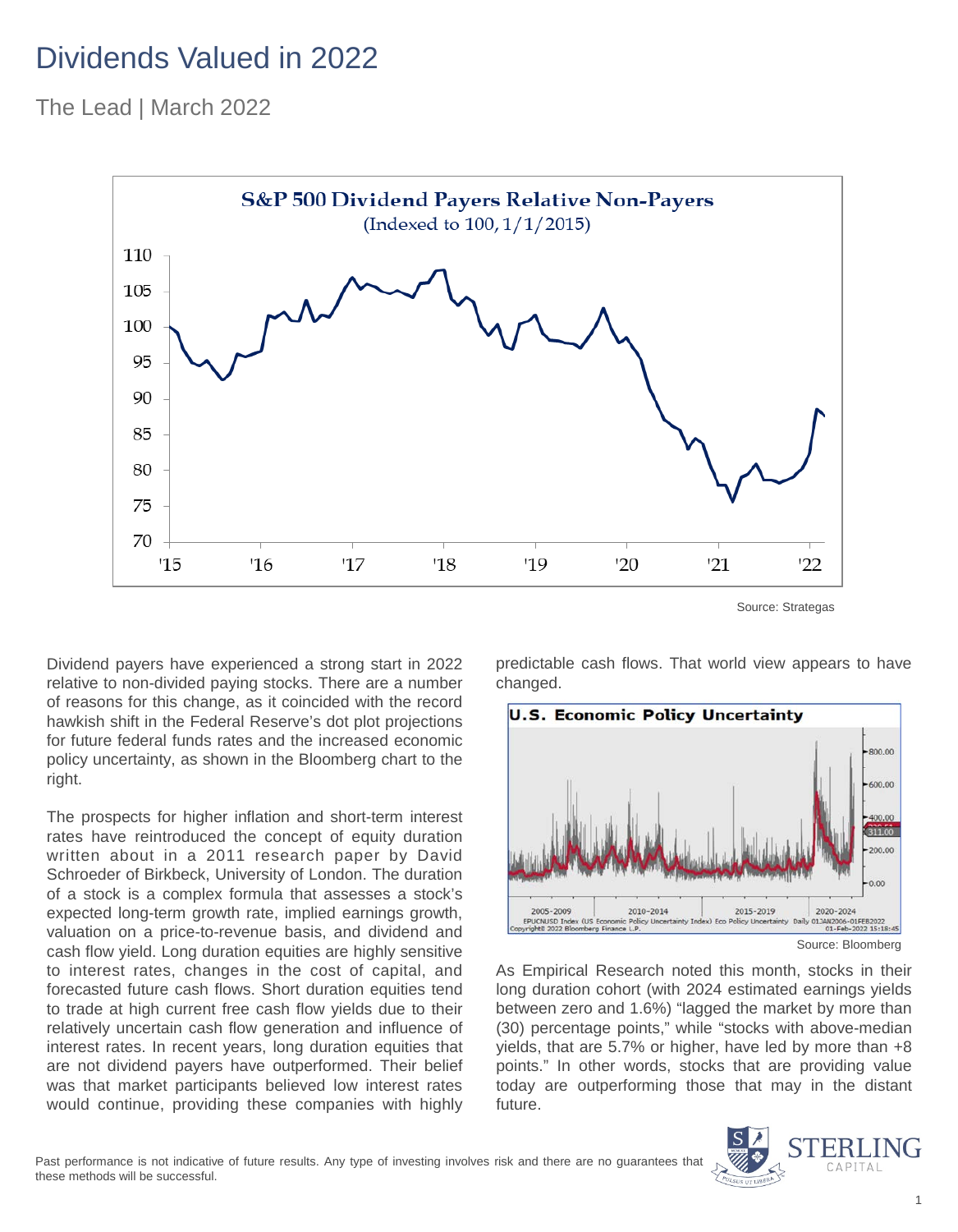## Dividends Valued in 2022

The Lead | March 2022



What do we mean by value? First, with higher economic uncertainty regarding the number of future interest rate hikes and reduced confidence in the predictability of corporate earnings in the future, stocks with lower valuations that also pay current cash dividends can offer greater value. Second, stocks that are providing investors with current cash flows and the receipt of dividend payments also enable investors to reinvest dividends at potentially higher near-term yields rather than navigating years of uncertainty for a potential payoff.

Within the Sterling Capital Equity Income strategy, we believe clients can benefit from both near and long-term value creation. Both include the receipt of current Source: Strategas

dividends that are growing at a double-digit rate on a portfolio basis versus the slowing dividend growth rate in the S&P 500 seen above. We believe they also benefit from the value our holdings are building through their market leadership positions and financial strength. This not only helps to pay dividends now, but may also help to invest in their growth initiatives to create value in future decades as well.

As always, thank you for your interest and trust in managing your investments.

**Charles J. Wittmann, CFA®**, Executive Director, joined Sterling Capital Management in 2014 and has investment experience since 1995. Chip is co-portfolio manager of the Global Leaders strategy and associate portfolio manager of the Equity Income strategy. Prior to joining Sterling, he worked for Thompson Siegel & Walmsley as a portfolio manager and (generalist) analyst. Prior to TS&W, he was a founding portfolio manager and analyst with Shockoe Capital, an equity long/short hedge fund. Chip received his B.A. in Economics from Davidson College and his M.B.A. from Duke University's Fuqua School of Business. Chip earned the Certificate in ESG Investing, which is developed, administered and awarded by the CFA Society of the United Kingdom. He holds the Chartered Financial Analyst® designation.